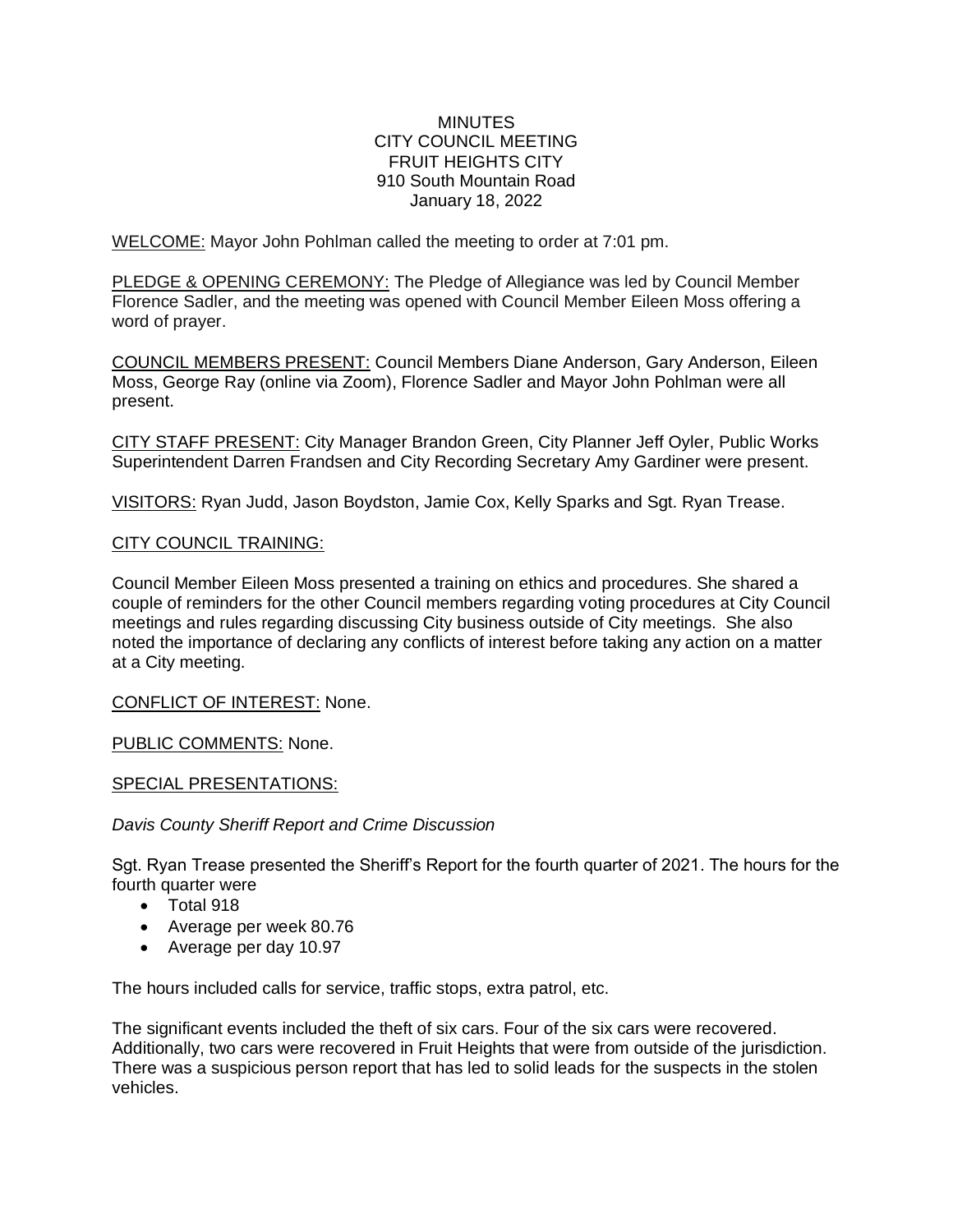Sgt. Ryan Trease took time to talk about how the residents could avoid the crimes that are happening. He reported that the majority of the crimes happening in Fruit Heights City are crimes of opportunity. He stressed that the residents need to make it hard for criminals. He stressed not to leave cars unlocked or keys in cars and valuables out in the open. He also mentioned:

- using motion lights to help deter criminals as well as security cameras
- not using hidden keys
- being vigilant
- locking homes
- reporting suspicious activity

## CITY BUSINESS:

### *Review/Discuss/Approve/Deny Agreement for Installation and Maintenance of Fiber Optic Cable*

Mayor John Pohlman led a discussion with the City Council, City Manager Brandon Green and Ryan Judd about the proposed Agreement with Kaysville City for Installation and Maintenance of Fiber Optic Cable in the City in connection with a similar fiber installation planned for Kaysville City. City Manager Brandon Green reported that Kaysville City had obtained a grant to provide funding for the installation that it would share with the City. He also noted the City Attorney had had a chance to review it and felt comfortable with the agreement.

Concerns about the agreement were addressed. Council Member Eileen Moss pointed out some technical corrections that needed to be made with regards to spelling. Other items or concerns that were addressed include:

- Wi-Fi being provided at Nicholls Park;
- avoiding any disagreements with Kaysville and the use/maintenance of the cable;
- the Grant to provide funding for the project would be a win/win for both Kaysville and Fruit Heights; and
- the City's responsibility of marking the fiber's location throughout the City.

*After discussion, Council Member Gary Anderson made a motion to approve the Agreement for Installation and Maintenance of Fiber Optic Cable with modifications made by Eileen Moss and seconded by Council Member Diane Anderson. The motion was approved with City Council Member Florence Sadler abstaining from voting on this matter.* 

### *First Review / Fiber Cable Franchise Agreement*

City Manager Brandon Green explained that as part of the installation and maintenance of the fiber optic cable Fruit Heights City would need to enter into a Franchise Agreement with the company Connext. He also explained that they would not be adopting the agreement tonight but just discussing it and answering questions. The proposed agreement had been sent to the City Attorney for review and he said that the agreement was ok as is.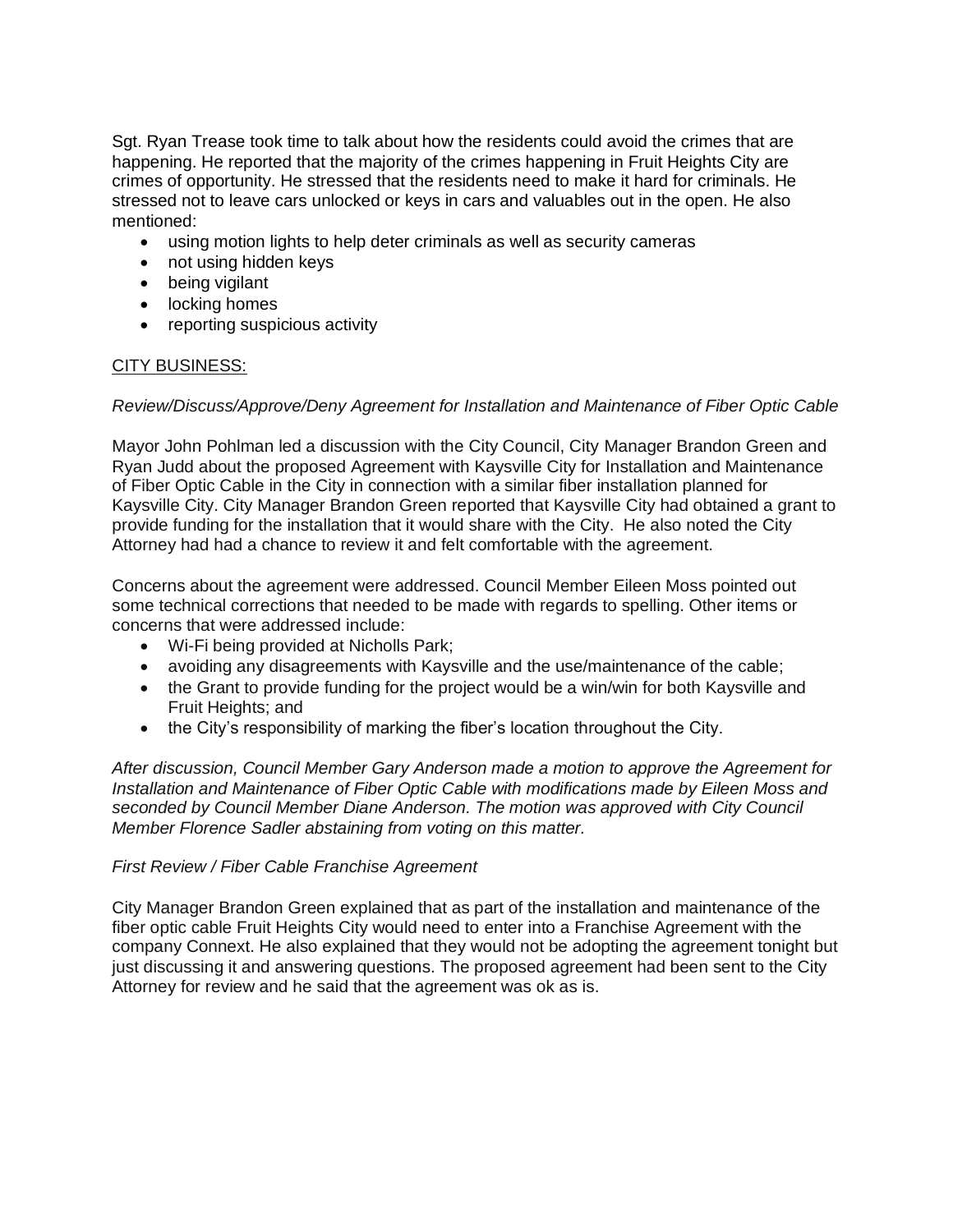The City Council was encouraged to go through and review the proposed agreement. City Manager Brandon Green mentioned that they would be talking about it at the next City Council meeting, and that the City Attorney and a representative for Connext may be there to answer questions or concerns. Mayor John Pohlman encouraged the Council to email questions beforehand for the attorney.

### *Review and Discuss a Municipal Energy Tax*

Mayor John Pohlman led a discussion on a possible Municipal Energy Tax in Fruit Heights. He pointed out that Fruit Heights is the only city in Davis County that is not already collecting this tax. City Manager Brandon Green pointed out that it is a process and a Municipal Energy Tax would not take effect until the quarter after it is approved. He also clarified that it would be a tax on the City's residents' power and gas bills and that it could be up to six percent of those bill amounts.

The City Council had a long discussion about possible uses for the tax money including paying for a City Cemetery or covering costs related to utilities issues in Fruit Heights.

Mayor John Pohlman suggested that the City Council conduct a straw poll to see if it is worth City Manager Brandon Green putting time and effort into the project. They decided to move forward with City Manager Brandon Green getting more information on a Municipal Energy Tax and then continue the discussion on the possible tax.

## REVIEW AND APPROVAL OF MINUTES FROM PREVIOUS MEETINGS:

*City Council Meeting January 4, 2022*

City Council members discussed the draft minutes that previously had been provided to them for the January 4, 2022 City Council Meeting. There were a few corrections made.

*After brief discussion, Council Member Diane Anderson made a motion to approve the minutes for the January 4, 2022 City Council meeting. The motion was seconded by Council Member Gary Anderson and it was approved unanimously.*

### INFORMATION ITEMS/UPCOMING EVENTS:

Mayor John Pohlman reviewed the upcoming events including:

January 25, 2022 – Planning Commission Meeting February 1, 2022 – City Council Meeting

### CITY COUNCIL & STAFF REPORTS:

Mayor John Pohlman reported that he would be attending a meeting on January 20, 2022 for Get Healthy Utah.

Council Member Gary Anderson clarified that the documents for City Council meetings would be found in TEAMS for 2022 instead of OneDrive.